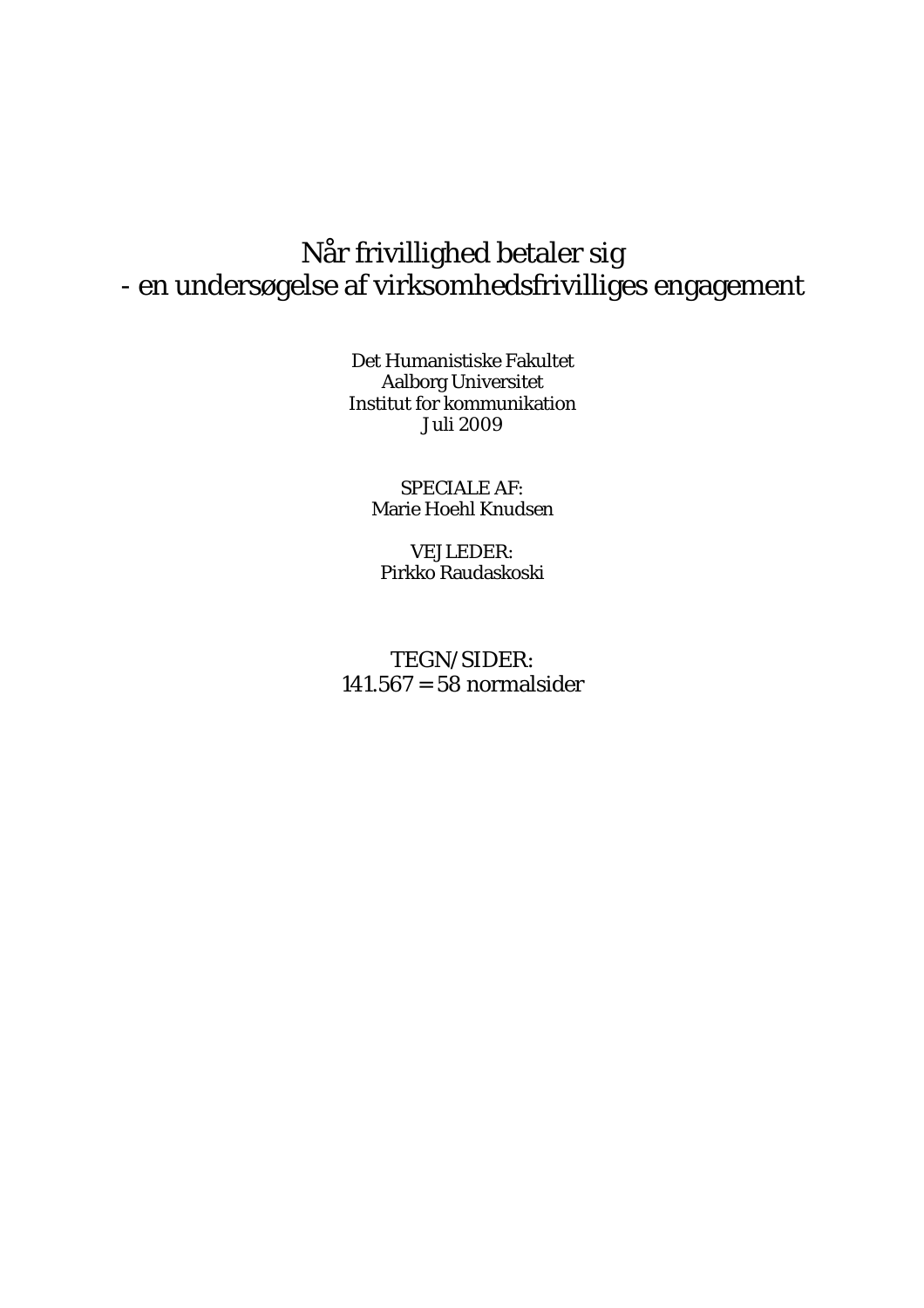## Abstract

The thesis aims to discern and define which motivational factors determine the engagement of employee volunteers in volunteer work.

The point of departure is in the widepread field of Corporate Social Responsibility (CSR), more specific the emergence of Corporate Volunteering and the new type of 'volunteer identity' that arises from this.

In the past decade, an increasingly amount of private held companies has engaged in a partnerships with non governmental volunteer organisations in order to strategically apply elements of Corporate Volunteering in the CSR profile of the companies.

The thesis claims the need for a broader perspective on how *volunteer organizations* strategically can approach the Corporate Volunteering phenomena. It is argued that its necessary to obtain knowledge about the employee volunteers, in order to characterize the new volunteer identity and act strategic according to this.

The scope of the thesis is to capture what motivates the employee volunteers. To do so, a qualitative research is conductet and a theoretical approach is applied to form a motive analysis and unfold the empirical findings.

The thesis concludes that three main motivational factors can be identified: The teamspirit among the employee volunteers, the relation to the people the volunteer work concern and the autonomi in the volunteer work.

The thesis finally presents some basic suggestions for the volunteer organizations on how to approach Corporate Volunteering strategically.